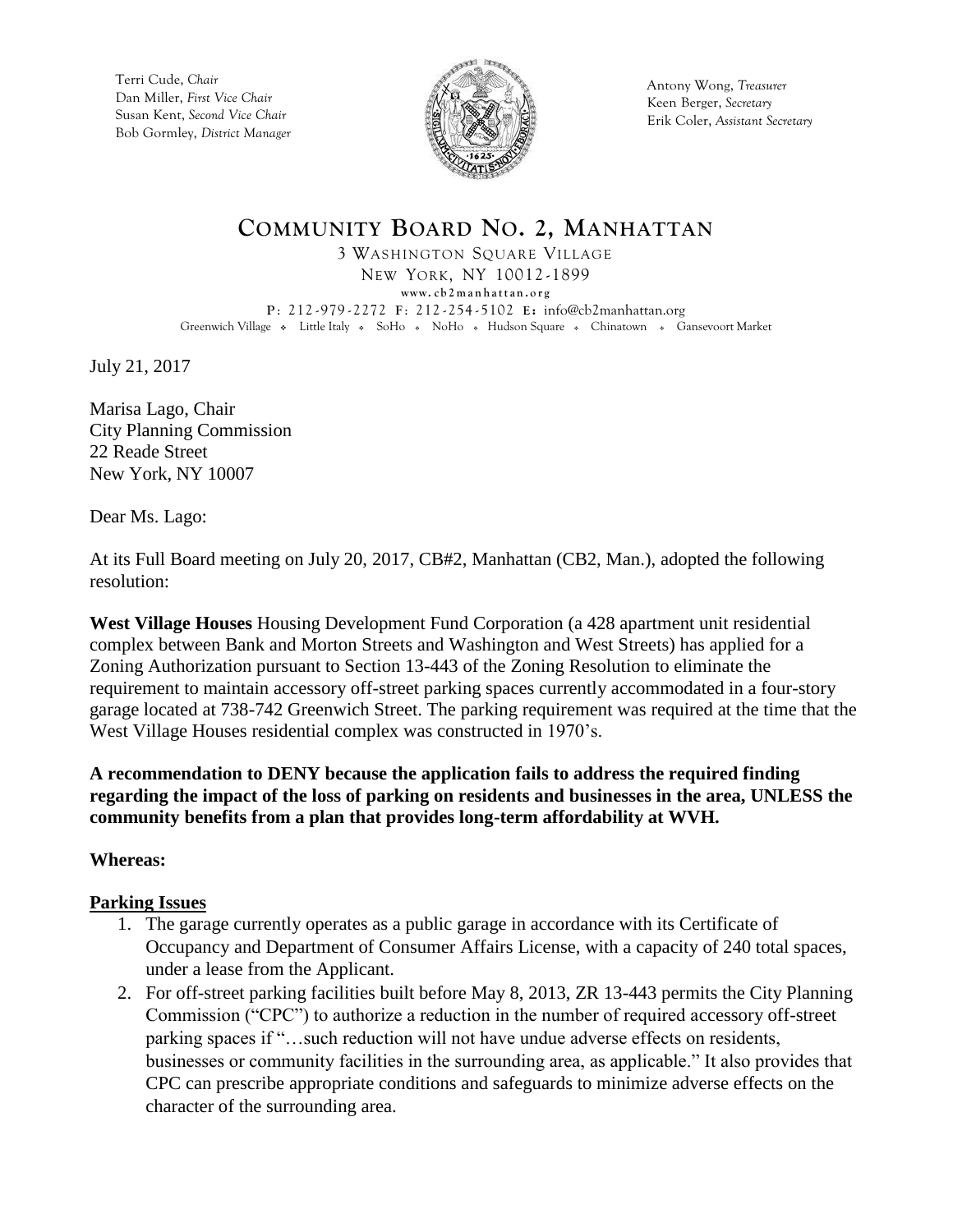- 3. The applicant states that the nine WVH units currently utilizing monthly parking can easily be accommodated in 14 public garages within ¼ mile of WVH (five of which it stated are within one block).
- 4. Parking availability in this area of the West Village was never abundant, and at least four of the 14 public garages in the area either being redeveloped for or reserved for upscale residential development, making the scarcity even greater. In addition, luxury development itself creates increased demand for parking.
- 5. The applicant did not address the availability of alternative parking for transient parkers plus the other approximately 140 current legal monthly parkers (or any residents of units in WVH who want a monthly space in the future and currently have a right to get one).
- 6. The applicant has provided no evidence on who is using the transient parking at the Garage or whether the Garage is usually at capacity for such parking. If these parkers cannot find garage space, they will add to the traffic looking for already-scarce street parking, which will have an adverse effect on the traffic and on businesses and residents in the area.
- 7. There has been significant increase in office space that may require daytime parking for employees who do not live near transit options.

## **Affordability Issues**

- 8. WVH has long been an important Mitchell-Lama affordable housing complex in the West Village.
- 9. In 2006, the owner of WVH sought to leave the Mitchell-Lama Program, and the tenants negotiated a deal with New York City to convert the project into a non-eviction residential cooperative, which is the applicant.
- 10. As part of the agreement with NYC, the applicant became the owner of the WVH residential buildings and the garage and received certain concessions, including reduced real estate taxes for the cooperative for a 12-year period ending March 2018. Existing tenants were permitted to buy the shares in the cooperative allocated to residential units at discounted prices.
- 11. The rent charged on units for residents who continued to rent and did not become shareholders remained "affordable" for that 12-year period.
- 12. The applicant stated that, of the 420 units, (a) shares attributable to approximately 370 of the units are owned by residents, and 50 are owned by a private investor, and (b) of the 50 units controlled by the private investor, with approximately 40 currently rented to residents who did not buy.
- 13. CB2's Land Use Committee held two hearings, because the Land Use committee wanted more information and a better understanding of how removing the parking restriction and selling the garage would affect WHV affordability in the long term. Approximately 85 people from WVH attended the July meeting and expressed their view that affordability past March 2018 can only be achieved by removing the parking requirement for the garage.
- 14. A representative of WVH stated that removal of the parking requirement would, via monetizing the parking building and paying down a mortgage, offset a maintenance increase due to the reset of taxes once the reduction expires in 2018. However, none of the speakers from WVH had any information as to how the coop will pay future property tax increases, which will impact affordability in just a few years.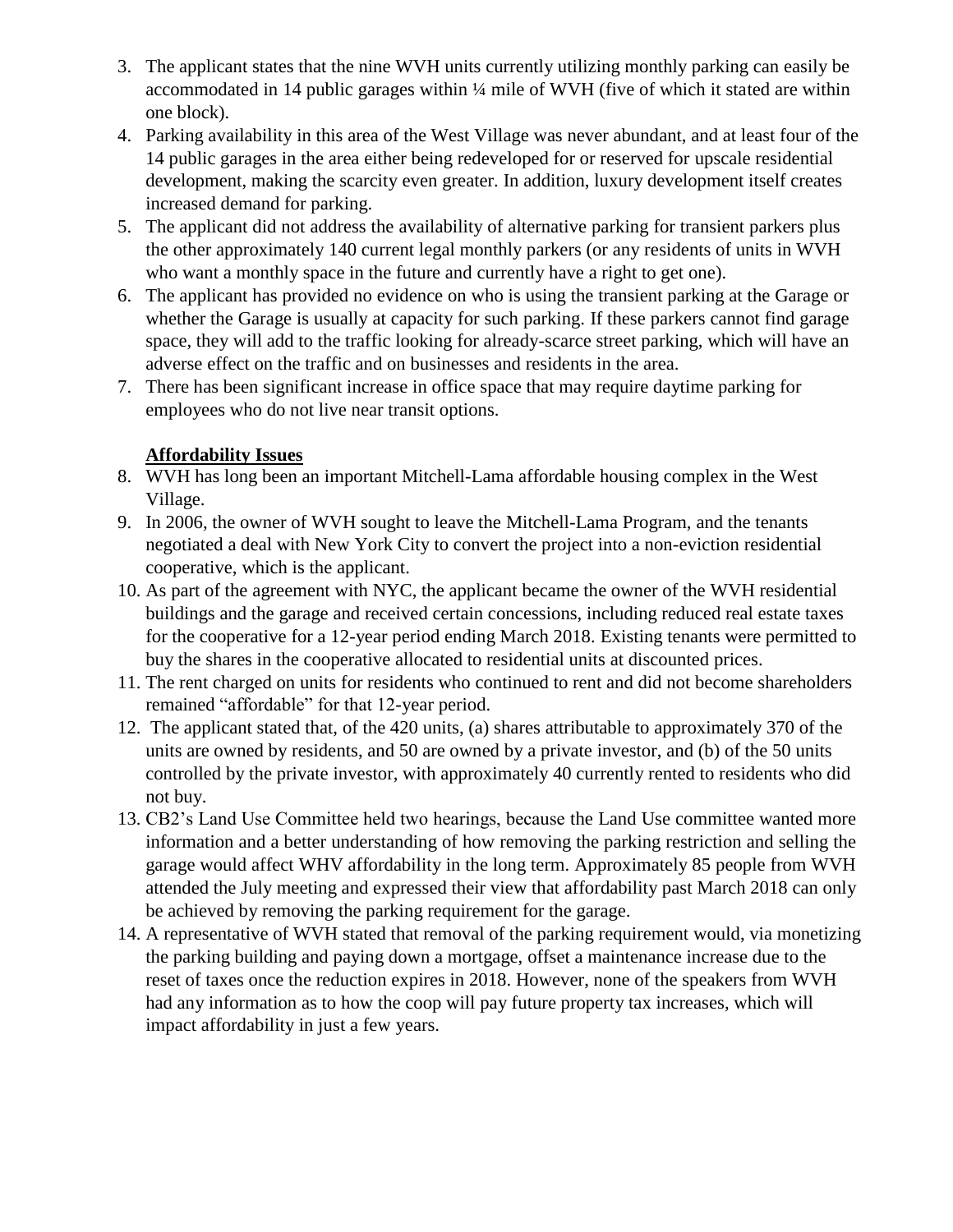- 15. It appears to CB2, Man. that selling the garage will only benefit current shareholders, and even that will only last a short time and only for people who had purchased at greatly reduced prices and could now sell at market rate with the extra sale price support of low maintenance fees.
- 16. Members of the committee asked some of the WVH residents present why they did not seriously investigate and consider the HPD offer of separating out at least 40 units that would continue having the tax abatement for 20 years, thereby keeping maintenance low, in exchange for capping sales prices based on a percentage of AMI. A representative of the WVH Board said that the legal fees of approximately \$400,000 made the offer unviable. However, committee members felt that \$400,000 for legal fees was a small amount of money to ensure that at least some WVH units would be affordable for decades and allow new, lower-income residents to buy in at below-market prices.
- 17. The committee felt that instead of dedicating \$1.6 million from the proceeds of the garage sale to fund a four-month maintenance holiday for shareholders (per the proxy document seeking shareholder votes for sale of the garage, closing on July 17, 2017), some of this money could be used to cover legal fees.
- 18. In short, nothing about the applicant's two presentations and the ensuing discussion persuaded members of the Land Use committee that removal of the parking requirement would in any way benefit the community by keeping WVH affordable for any significant length of time and for any future families.

**Therefore, it is resolved that CB2, Man. recommends denial of the application unless** the loss of accessory parking is offset by a plan to protect long-term affordability at WVH in the form of, for example, the HPD proposal. Further:

- This application does not meet the Zoning Resolution's finding for reducing the parking requirement that requires that: "…such reduction will not have undue adverse effects on residents, businesses or community facilities in the surrounding area."
- This adverse effect could be overcome by a significant community benefit, such as an agreement with HPD that preserves affordable units, includes property tax abatements in exchange for sale caps and income restrictions for individually-owned coop units, and protects affordability for current and future shareholders as well as renters in sponsor-owned units.

Vote: Passed, with 32 Board members in favor, 6 in opposition (J. Gallagher, R. Goldberg, R. Sanz, S. Secunda, K. Shea, G. Silvera Seamans), 2 abstentions (L. Rakoff, A. Wong), and 1 recusal (K. Bordonaro).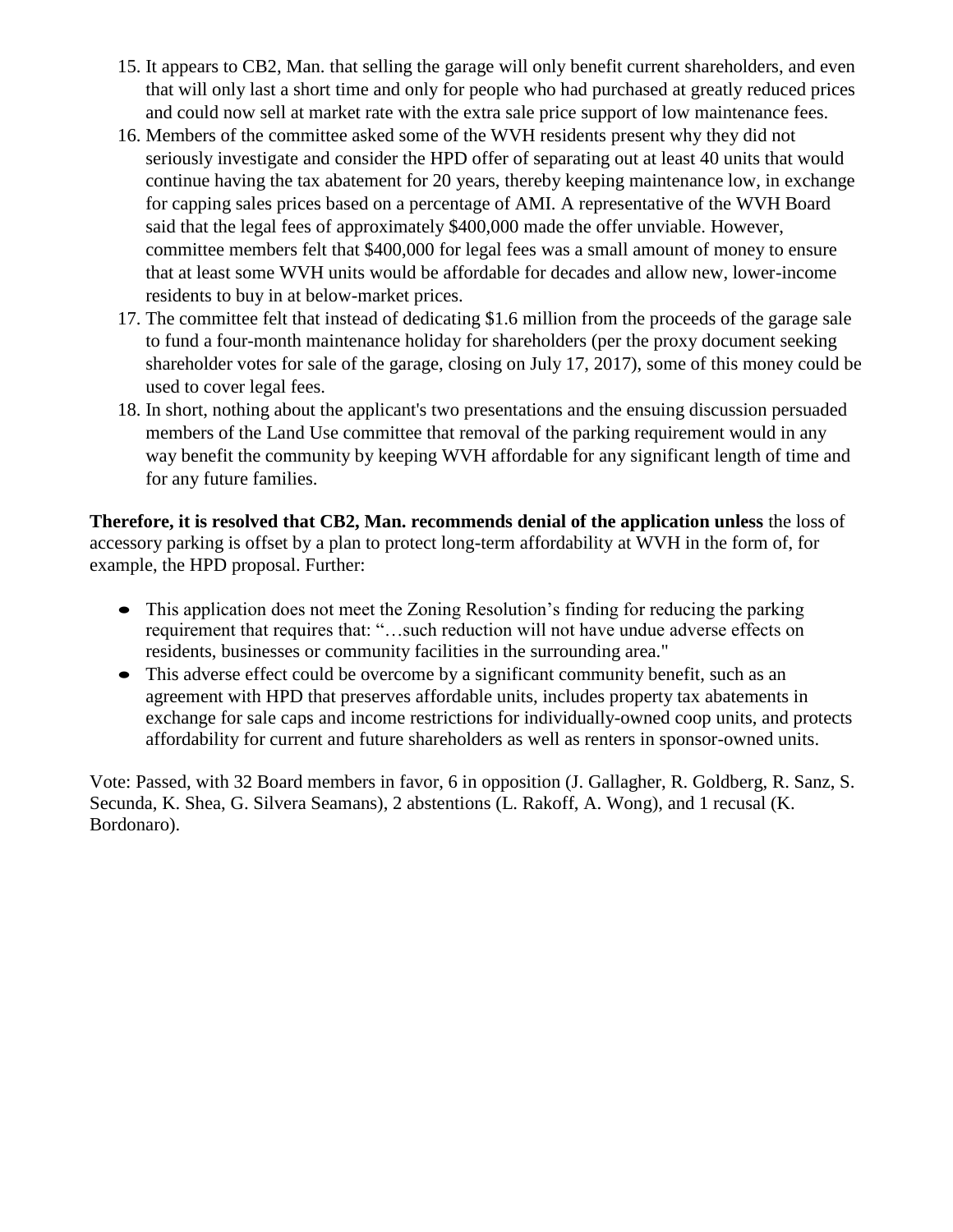Please advise us of any decision or action taken in response to this resolution.

Sincerely,

Teni Cude

Terri Cude, Chair Anita Brandt, Co-Chair

Community Board #2, Manhattan Land Use & Business Development Committee Community Board #2, Manhattan

Frederice Sigel

Frederica Sigel, Co-Chair Land Use & Business Development Committee Community Board #2, Manhattan

TC/fa

c: Hon. Jerrold L. Nadler, Congressman Hon. Deborah Glick, Assembly Member Hon. Brad Hoylman, NY State Senator Hon. Gale A. Brewer, Manhattan Borough President Hon. Corey Johnson, Council Member Sylvia Li, Dept. of City Planning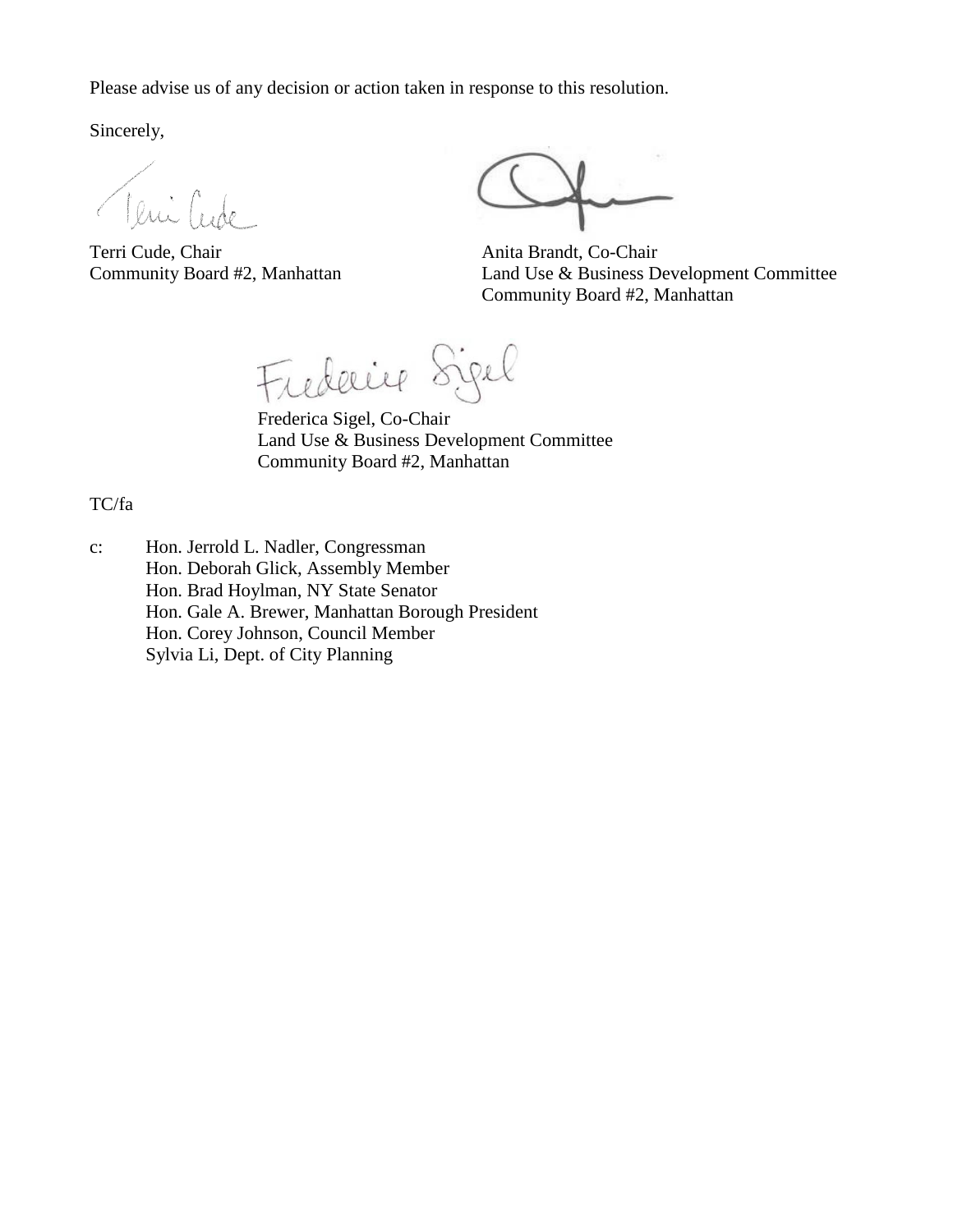**Terri Cude**, *Chair* **Daniel Miller**, *First Vice Chair* **Susan Kent**, *Second Vice Chair* **Bob Gormley**, *District Manager*



**Antony Wong**, *Treasurer* **Keen Berger**, *Secretary* **Erik Coler**, *Assistant Secretary*

## **COMMUNITY BOARD NO. 2, MANHATTAN**

3 WASHINGTON SQUARE VILLAGE

NEW YORK, NY 10012 -1899 **www. c b 2 m a n h a t t a n . o r g P** : 212 -979 - 2272 **F** : 212 - 254 - 5102 **E:** [info@cb2manhattan.org](mailto:info@cb2manhattan.org) Greenwich Village . Little Italy . SoHo . NoHo . Hudson Square . Chinatown . Gansevoort Market

July 21, 2017

Margery Perlmutter, Chair NYC Board of Standards & Appeals 40 Rector Street, 9th Floor New York, New York 10006-1705

Dear Chair Perlmutter:

At its Full Board meeting on July 20, 2017, Community Board #2, Manhattan adopted the following resolution:

**47 Greene Street** (west side between Broome and Grand Streets) BSA Cal No. 2017-191-BZ is an application filed pursuant to Section 72-21 of the Zoning Resolution to seek a variance to permit Use Group 6 retail use on the cellar and ground floors of premises located within an M1-5B zoning district.

## **Whereas:**

- **1.** The application is to legalize within the M1-5B zoning district, Use Group 6 commercial retail use within the cellar (3054sf) and ground floor (4746sf) of an existing six-story plus cellar building.
- **2.** Originally built as a store and a loft, the premises are within the SoHo-Cast Iron Historic District.
- **3.** The ground floor and the cellar of the building have been occupied by various commercial uses for the past 30 years and currently, the two floors are leased (illegally) to a retail clothing store.
- **4.** Floors two through six are occupied by seven UG2 Interim Multiple Dwelling units and are not subject to this variance application.
- **5.** Applicant states that the building's usable floor plate of only 3912sf makes it insufficient for manufacturing uses and that without a loading dock and space to install one, pedestrian-sized doors on the street, and its location on a narrow street, it is obsolete for conforming manufacturing uses. In addition, alteration of the doors would detract from the architectural significance of the façade of the building.
- **6.** Adjacent buildings to the north and south of the premises are commercial ground floor uses.
- **7.** Almost all the buildings along Greene St. and 65 out of 104 buildings within a 400-foot radius of the building have retail uses on the ground floor.
- **8.** Financial analysis with variance granted shows a marginal positive return on investment of  $0.2\%$ .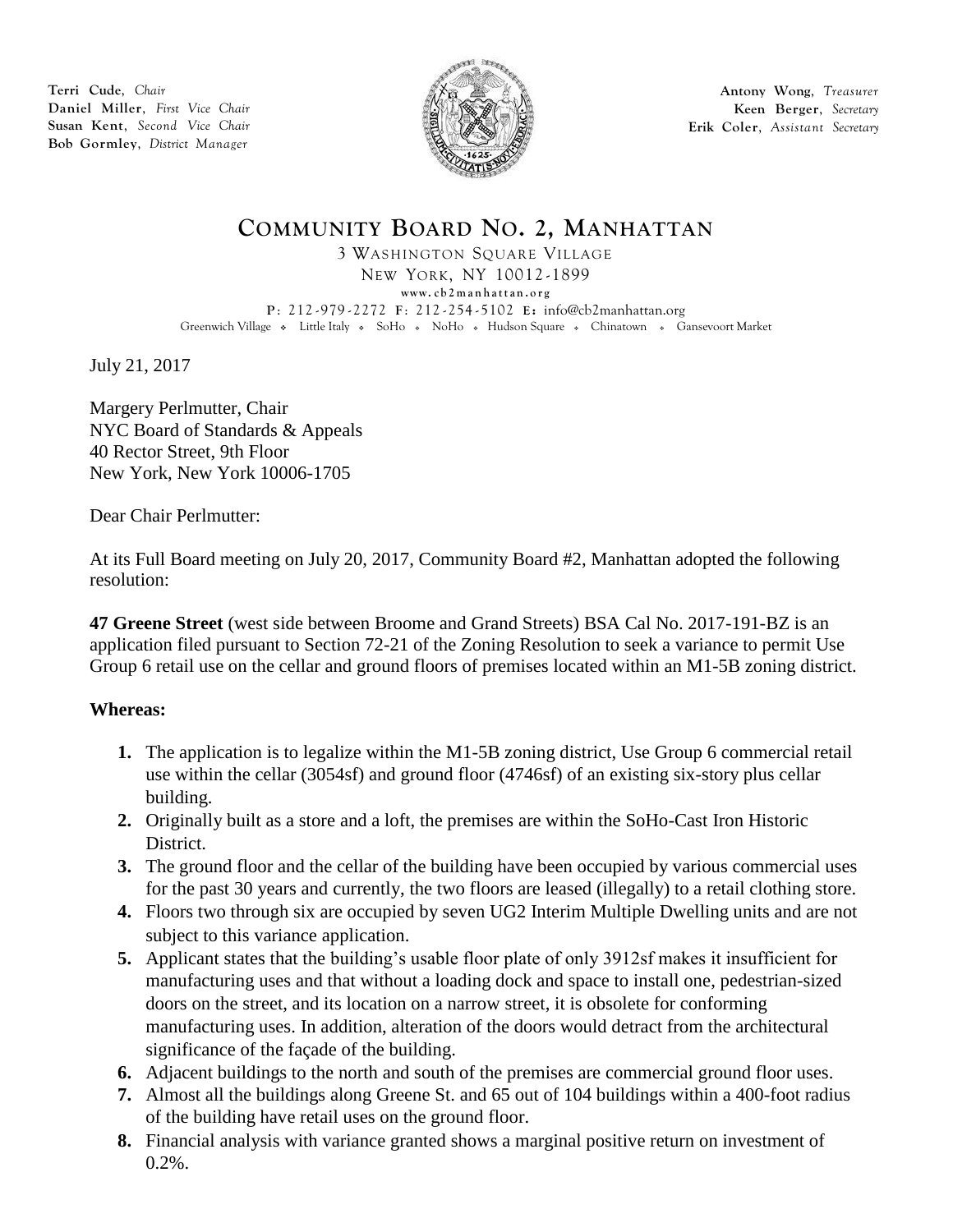- **9.** This applicant originally presented at the June LU committee meeting, but returned to the committee in July to explain why it pursued a variance with the BSA rather than a special permit through the Department of City Planning.
- **10.** Although the findings on "uniqueness" fall short and the project's positive return on investment is negligible, the BSA did encourage the applicant to pursue the route for a variance in its preapplication meeting.

**Therefore, be it resolved that CB2, Man.** recommends approval of this application on condition that the BSA apply its expertise to determine whether findings are actually met, that it stipulates no eating and drinking establishments and that it encourages the applicant to find tenants whose business is appropriate to membership in the SoHo Design District organization.

Vote: Unanimous, with 41 Board members in favor.

Please advise us of any decision or action taken in response to this resolution.

Sincerely,

Teni Cido

Terri Cude, Chair Anita Brandt, Co-Chair

Community Board #2, Manhattan Land Use & Business Development Committee Community Board #2, Manhattan

Frederice Sigel

Frederica Sigel, Co-Chair Land Use & Business Development Committee Community Board #2, Manhattan

TC/fa

c: Hon. Jerrold L. Nadler, Congressman Hon. Deborah Glick, Assembly Member Hon. Daniel Squadron, NY State Senator Hon. Gale A. Brewer, Manhattan Borough President Hon. Margaret Chin, Council Member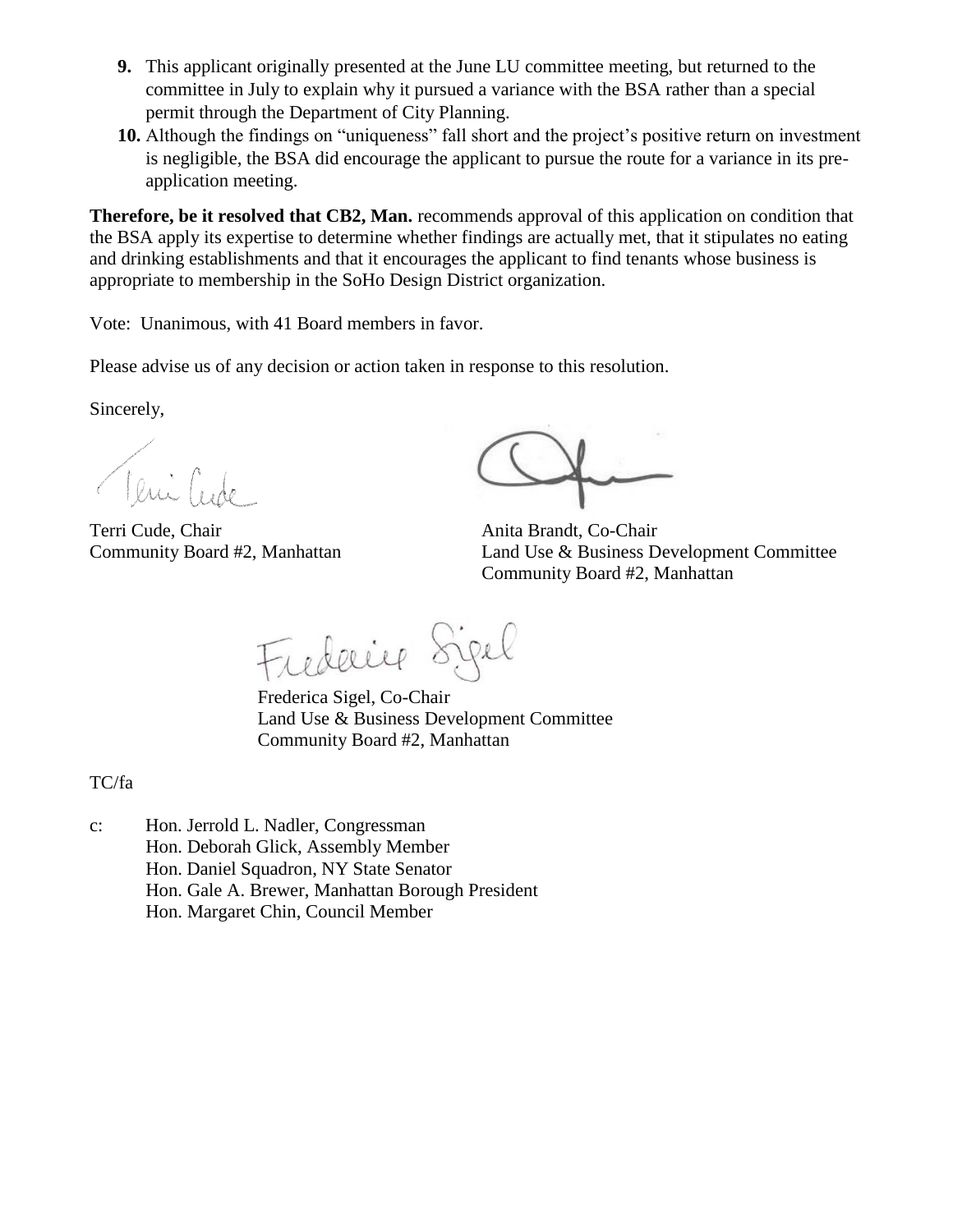**Terri Cude**, *Chair* **Daniel Miller**, *First Vice Chair* **Susan Kent**, *Second Vice Chair* **Bob Gormley**, *District Manager*



**Antony Wong**, *Treasurer* **Keen Berger**, *Secretary* **Erik Coler**, *Assistant Secretary*

## **COMMUNITY BOARD NO. 2, MANHATTAN**

3 WASHINGTON SQUARE VILLAGE

NEW YORK, NY 10012 -1899 **www. c b 2 m a n h a t t a n . o r g P** : 212 -979 - 2272 **F** : 212 - 254 - 5102 **E:** [info@cb2manhattan.org](mailto:info@cb2manhattan.org) Greenwich Village • Little Italy • SoHo • NoHo • Hudson Square • Chinatown • Gansevoort Market

July 21, 2017

Margery Perlmutter, Chair NYC Board of Standards & Appeals 40 Rector Street, 9th Floor New York, New York 10006-1705

Dear Chair Perlmutter:

At its Full Board meeting on July 20, 2017, Community Board #2, Manhattan adopted the following resolution:

**111 Barrow Street** (SW corner of Barrow and Greenwich Street) BSA Cal No 2017-60-BZ is an application for special permit to allow the use of the ground floor for a child day care center operated by Bright Horizons. The site is located in an M1-5 zoning district, pursuant ZR 42-00.

## **Whereas:**

- **1.** The project site is located on a block that contains only three lots: the subject lot and two other lots that are occupied by commercial uses.
- **2.** The lower floor was previously occupied by a Use Group 4 community facility use (The Village Adult Day Health Care Center) as set forth in the Certificate of Occupancy.
- **3.** The entrance to the child care use would be on Greenwich St. and the upper floors of the building are occupied by residential units that have a separate entrance on Barrow.
- **4.** The facility will house a maximum of 96 students and will meet NYS licensing and related requirements.
- **5.** Hours and days of operation are Monday through Friday, 7am to 6:30pm.
- **6.** Bright Horizons has been unable to find an appropriate site of appropriate size in the district where it would be as of right. In the last two years, 42 available commercial sites were evaluated.
- **7.** The school is not located more than 400 feet from the boundary of a district where such a school is permitted as-of-right. School use is appropriate for the site and the surrounding community.
- **8.** There is an adequate separation from noise, traffic and other adverse effects of the surrounding non-residential districts.
- **9.** There are no outdoor play areas.
- **10.** Given the young age of the children attending this facility, movement of traffic is not an issue. Children will arrive and depart accompanied by adults.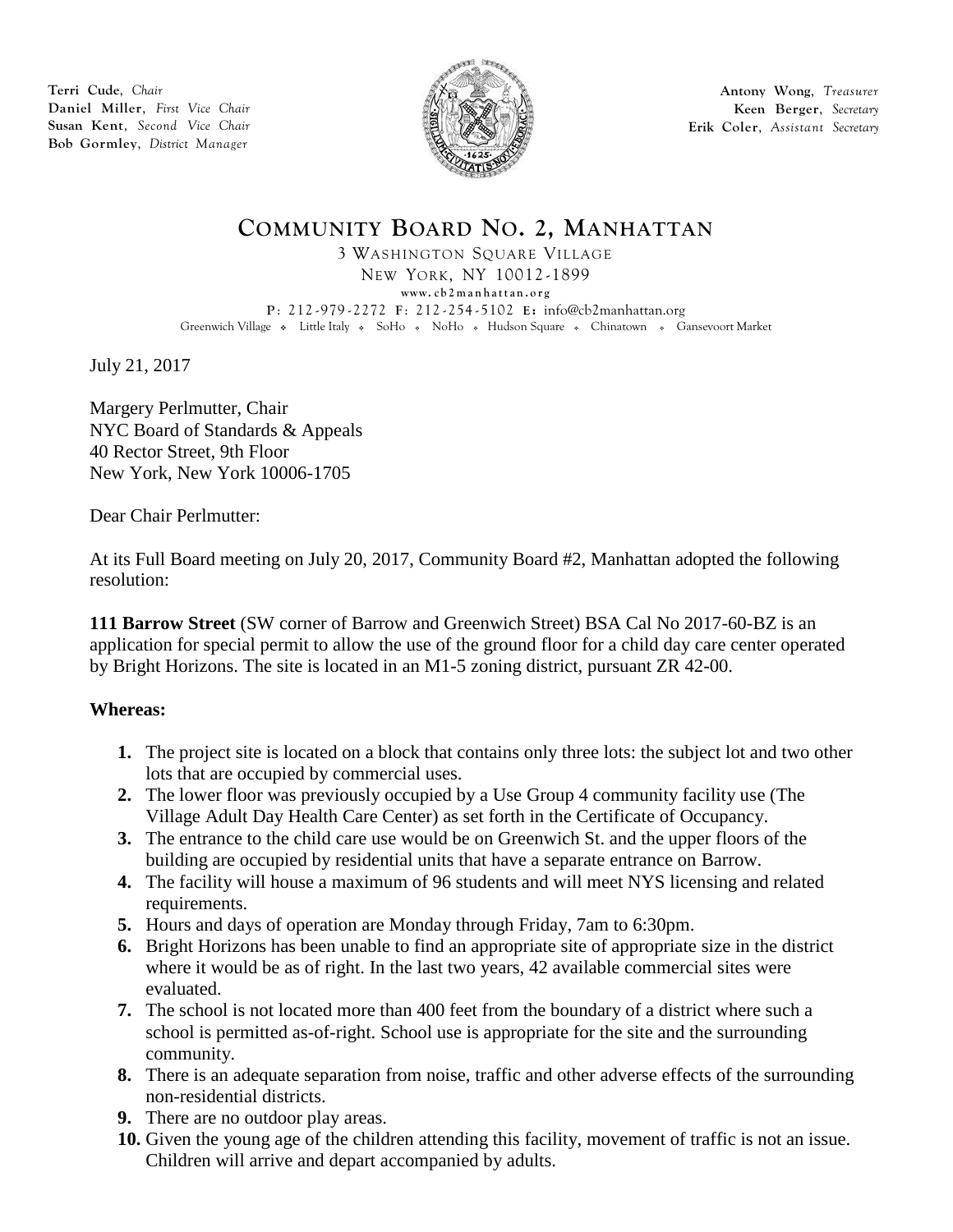- **11.** No public improvement projects or existing street systems will be affected.
- **12.** It is requested that the Board grant the special permit for a minimum term of 10 years.
- **13.** No one from the community attended to object to the application and the president of the Board (Kathleen Faccini) of the residential cooperative that owns the building (but does not control the rental of the retail space) reported that residents were generally in favor of a day care center in the retail space, once entrance was relocated to Greenwich St.

#### **Therefore, CB2 recommends approval** of the application for a period of 10 years.

Vote: Unanimous, with 41 Board members in favor.

Please advise us of any decision or action taken in response to this resolution.

Sincerely,

Teni Code

Terri Cude, Chair Anita Brandt, Co-Chair

Community Board #2, Manhattan Land Use & Business Development Committee Community Board #2, Manhattan

Frederice Sigel

Frederica Sigel, Co-Chair Land Use & Business Development Committee Community Board #2, Manhattan

TC/fa

c: Hon. Jerrold L. Nadler, Congressman Hon. Deborah Glick, Assembly Member Hon. Brad Hoylman, NY State Senator Hon. Gale A. Brewer, Manhattan Borough President Hon. Corey Johnson, Council Member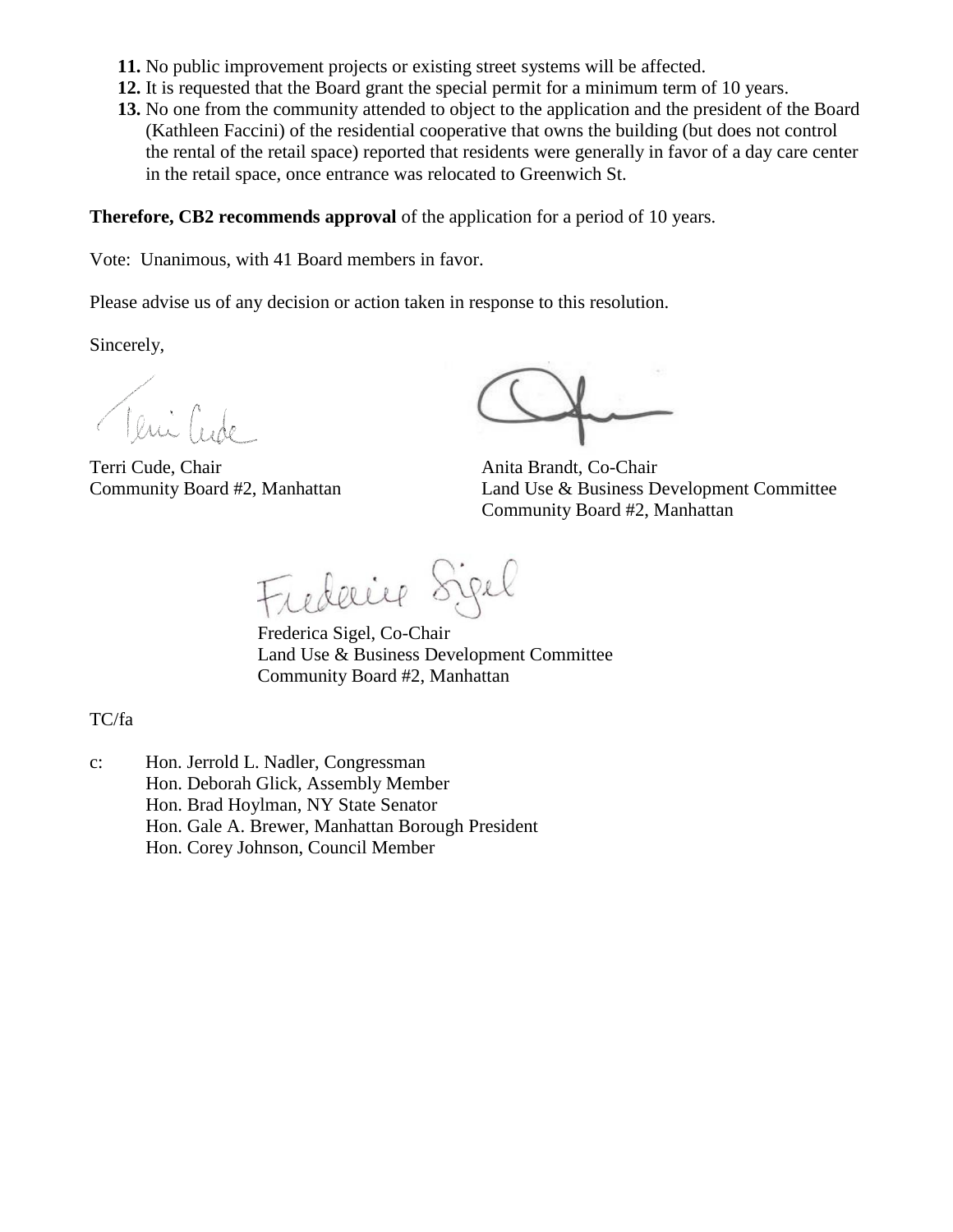**Terri Cude**, *Chair* **Daniel Miller**, *First Vice Chair* **Susan Kent**, *Second Vice Chair* **Bob Gormley**, *District Manager*



**Antony Wong**, *Treasurer* **Keen Berger**, *Secretary* **Erik Coler**, *Assistant Secretary*

## **COMMUNITY BOARD NO. 2, MANHATTAN**

3 WASHINGTON SQUARE VILLAGE

NEW YORK, NY 10012 -1899 **www. c b 2 m a n h a t t a n . o r g**

**P** : 212 -979 - 2272 **F** : 212 - 254 - 5102 **E:** [info@cb2manhattan.org](mailto:info@cb2manhattan.org) Greenwich Village . Little Italy . SoHo . NoHo . Hudson Square . Chinatown . Gansevoort Market

July 21, 2017

Margery Perlmutter, Chair NYC Board of Standards & Appeals 40 Rector Street, 9th Floor New York, New York 10006-1705

Dear Chair Perlmutter:

At its Full Board meeting on July 20, 2017, Community Board #2, Manhattan adopted the following resolution:

**700 Broadway** (Corner of 4th Street) BSA Cal. No 2017-208-BZ is an application for a new special permit for a physical culture establishment ("PCE") called Rumble Fitness LLC for a portion of cellar and ground floor in a commercial building, pursuant ZR 73-36.

## **Whereas:**

- **1.** A term of 10 years is requested.
- **2.** This building was the first "green" building ever.
- **3.** Because the facility is located entirely within the existing building, it will not interfere with any public improvement projects.
- **4.** Hours of operation will be 5:30am to 10pm Monday through Friday and 6:30am to 7pm Saturday and Sunday. The proposed PCE is designed for class use only and each class will have a maximum capacity of 60 occupants.
- **5.** The PCE is ADA-accessible.
- **6.** Sound attenuation measures have been taken.
- **7.** The PCE does not contain any sports facilities or swimming pools and it does not offer any massage, therapeutic or other relaxation therapy.
- **8.** The PCE has no potential hazards or disadvantages that will adversely impact the privacy, quiet, light and/or air within the neighborhood.
- **9.** There are two open Environmental Control Board violations and 11 open DOB violations for the premises, but they do not relate to the PCE and they will be cleared before the PCE is permitted to get a Certificate of Occupancy.
- **10.** No one from the neighborhood appeared to speak against this application.

## **Therefore, CB2, Man. has no objection to this application.**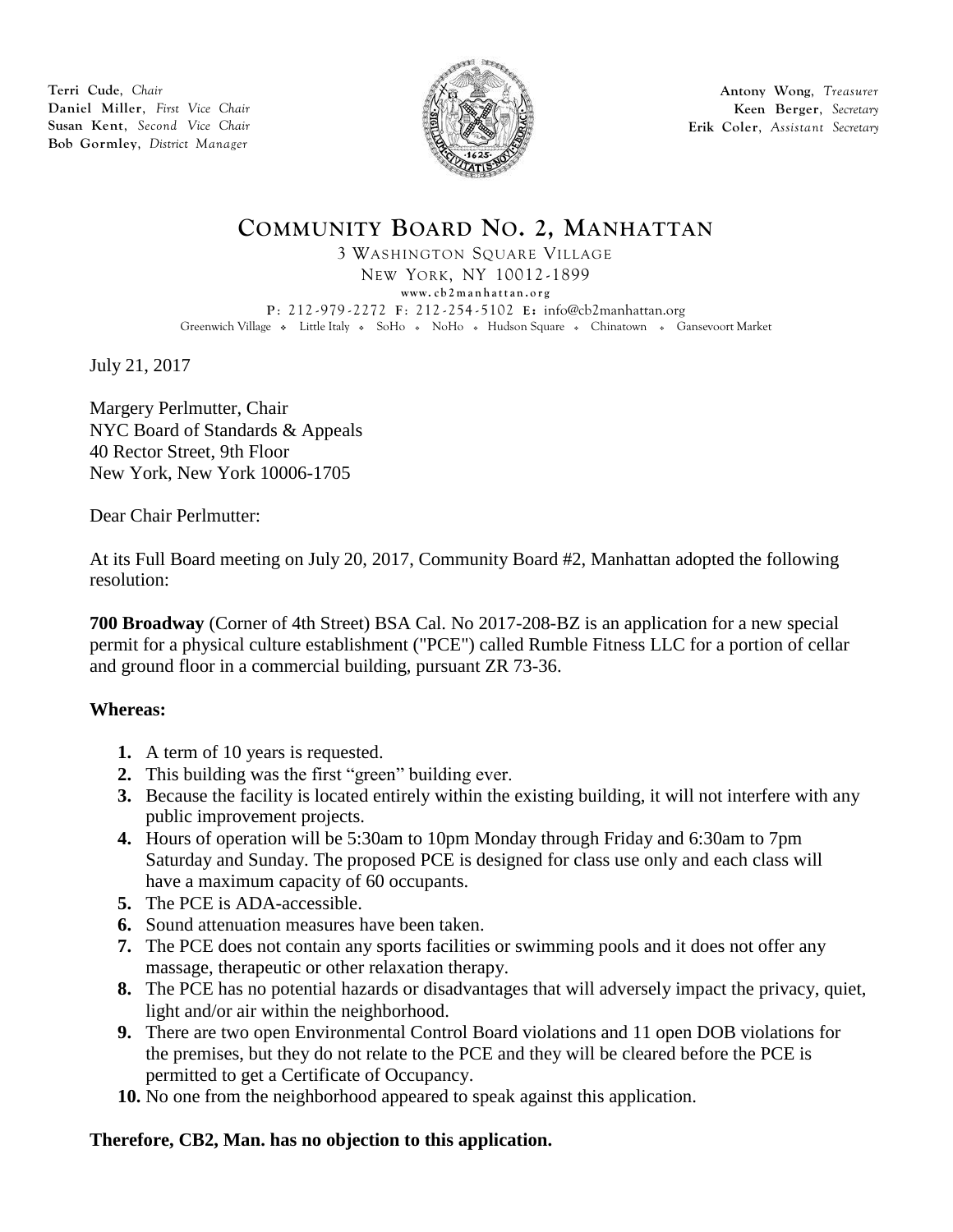Please advise us of any decision or action taken in response to this resolution.

Sincerely,

Jeni Cu

Terri Cude, Chair Anita Brandt, Co-Chair

Community Board #2, Manhattan Land Use & Business Development Committee Community Board #2, Manhattan

Frederice Sigel

Frederica Sigel, Co-Chair Land Use & Business Development Committee Community Board #2, Manhattan

TC/fa

- c: Hon. Jerrold L. Nadler, Congressman
	- Hon. Deborah Glick, Assembly Member

Hon. Brad Hoylman, NY State Senator

Hon. Gale A. Brewer, Manhattan Borough President

Hon. Rosie Mendez, Council Member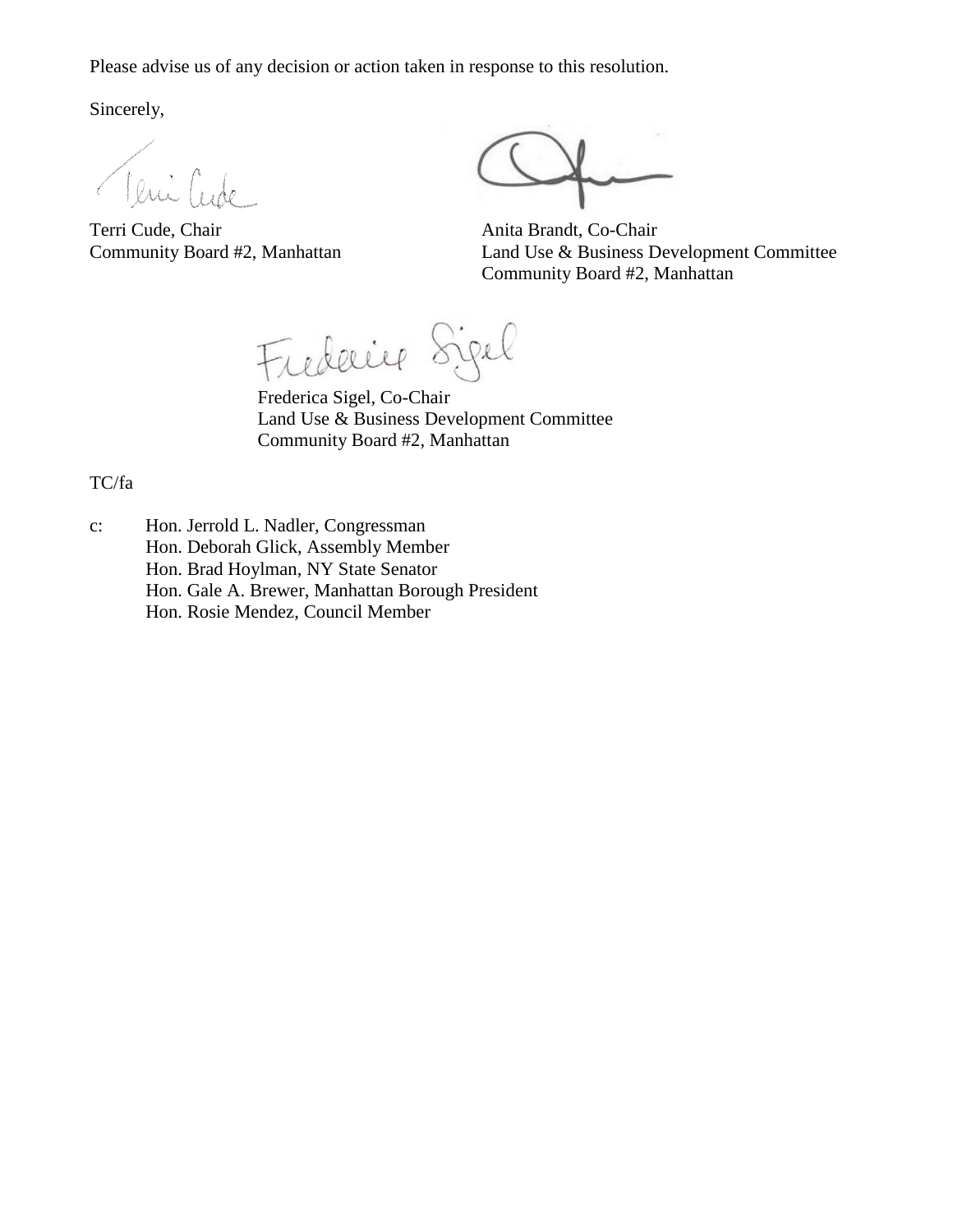Terri Cude, *Chair* Dan Miller, *First Vice Chair* Susan Kent, *Second Vice Chair* Bob Gormley, *District Manager*



Antony Wong, *Treasurer* Keen Berger, *Secretary* Erik Coler, *Assistant Secretary*

# **COMMUNITY BOARD NO. 2, MANHATTAN**

3 WASHINGTON SQUARE VILLAGE

NEW YORK, NY 10012 -1899 **www. c b 2 m a n h a t t a n . o r g P** : 212 -979 - 2272 **F** : 212 - 254 - 5102 **E:** [info@cb2manhattan.org](mailto:info@cb2manhattan.org) Greenwich Village . Little Italy . SoHo . NoHo . Hudson Square . Chinatown . Gansevoort Market

July 21, 2017

Marisa Lago, Chair City Planning Commission 22 Reade Street New York, NY 10007

Dear Ms. Lago:

At its Full Board meeting on July 20, 2017, CB#2, Manhattan (CB2, Man.), adopted the following resolution:

**449 Broadway** (between Grand and Howard Streets) DCP 170464 ZSM is an application for a special permit under ZR 74-781 to allow Use Group 6 commercial uses in the cellar and on the ground floor of this five-story building with cellar in an M1-5B zoning district. Existing Use Group 6 office uses will remain on the upper floors.

## **Whereas:**

- **1.** The building is in the SoHo-Cast Iron Historic District.
- **2.** The applicant proposes that 4091 sf of floor space in the cellar and 4194 sf of zoning floor area on the ground floor will be used for Use Group 6 commercial use. The building's bulk will remain unchanged.
- **3.** The applicant previously sought a special permit for the same use at the same site but withdrew the application on October 8, 2015 due to irregularity in advertising.
- **4.** ZR-781 requires that the owner of a building with a floor plate of over 3600 square feet pursue a good faith marketing effort to rent the space to a permitted use at a fair market rate for a period of not less than one year prior to the date of application for the special permit.
- **5.** On March 31, 2016, the applicant began advertising the availability of the cellar and ground floor for conforming uses. The applicant also wrote letters to 12 local and citywide industry groups to notify them of the availability of the space for conforming uses, based on an outdated list from DCP that does not include nationwide MLS services such as LoopNet or CoStar.
- **6.** The rent set for the development site in concert with DCP was \$80 per square foot, applied to both the ground floor and cellar space.
- **7.** At the CPC hearing on July 10, the commissioners questioned whether \$80 per sf is a viable rate for manufacturers and whether the list of 12 organizations approved by CPC is still appropriate.